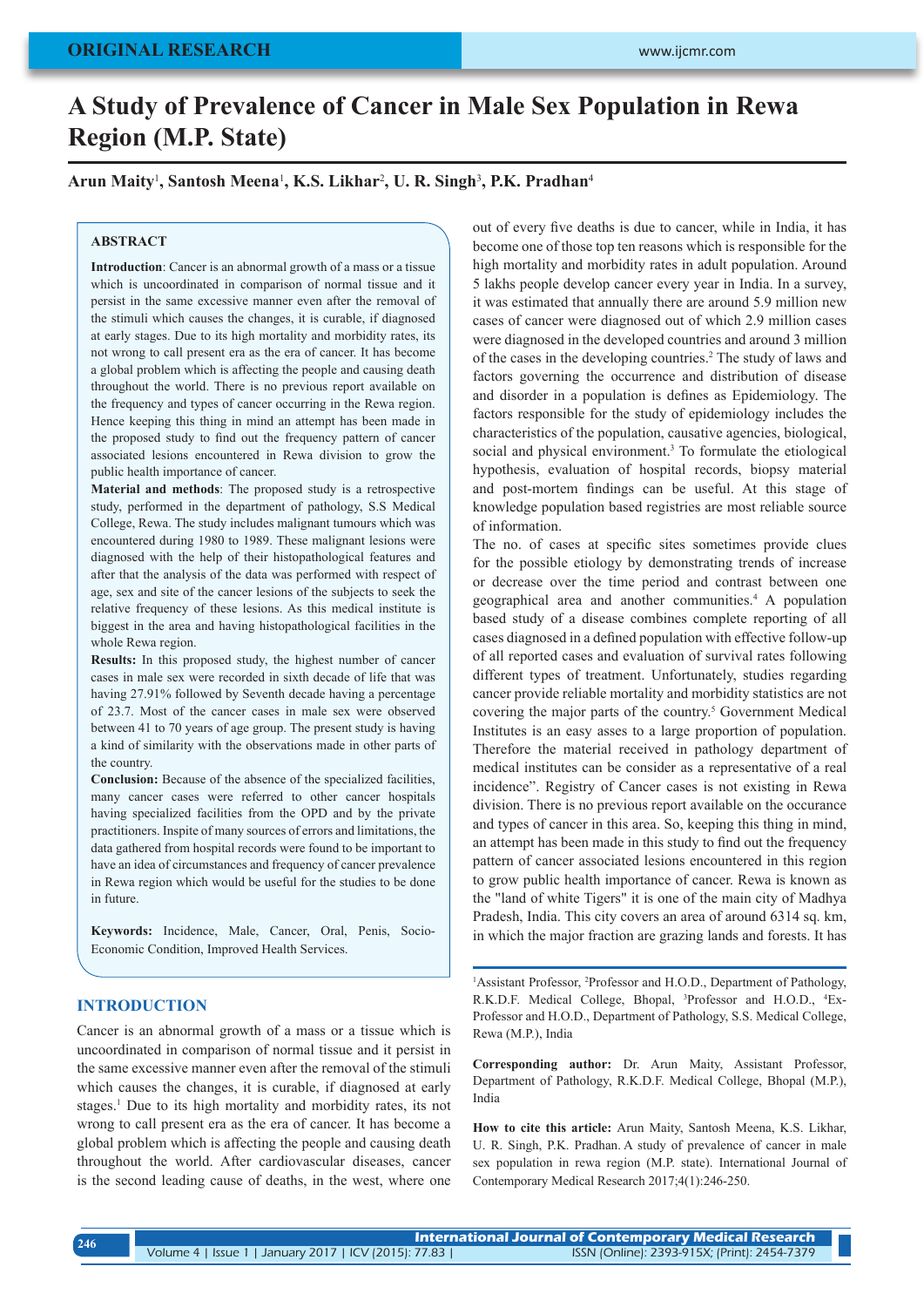an estimated population of around fifteen lakhs, having male to female ratio of 1:0.93 and population density of 246 per km2 . About 80% of the population resides in rural areas who are mostly poor in socio-economic conditions. The literacy rate in this region is about 33%.<sup>6</sup> The medical facilities in this area are limited. A medical college hospital is situated in the Rewa city which does not have the facility for Cobalt therapy. The proposed study is based on the histopathological reports of malignant tumours, which is collected from the records of the pathology department over a period of ten years (1980 to 1989). The data is fairly representative of the overall incidence of cancer in the region because it is the only central referral point of encountered cancer cases in the whole division. Leukemia has not been included in the present study because of the very less frequency of it in this region.

This study has certain aims and objects with inclusion of the incidence and trend of cancer in Rewa region, to retrieve the difference in cancer incidence in various anatomical sites of body and to evaluate the incidence of cancer in male sex with respect to their ages.

#### **MATERIAL AND METHODS**

The proposed study is a retrospective study, performed in the department of pathology, S.S Medical College, Rewa. The study includes malignant tumours which was encountered during 1980 to 1989. These malignant lesions were diagnosed with the help of their histopathological features and after that the analysis of the data was performed with respect of age, sex and site of the cancer lesions of the subjects to seek the relative frequency of these lesions. As this medical institute is biggest in the area and having histopathological facilities in the whole Rewa region, this became the main referral centre of cancer patients of this division, so this hospital has the maximum no. of cancer cases from adjoining parts of the Rewa city. The data during ten years (1980-1989) for this study were collected systematically from the records entered in the histopathology section of the hospital. This study shows the incidence of cancer which is recorded year wise and the total no. of biopsies of included years were studied. This study evaluate the relative frequency of carcinoma and sarcoma and cancer of different anatomical sites in male patients. At the end this study will also hint the leading sites of the cancer in Rewa region. The Statistical analysis of the collected data was performed by using SPSS version17.0 software.

#### **Coding system**

The coding system incorporated by W.H.O  $(9<sup>th</sup>$  revision) having code numbers (140 to 202) has been used to classify these data.

# **STATISTICAL ANALYSIS**

Microsoft office 2007 was used for the statistical analysis. Descriptive statistics like mean and percentages were used for the data interpretation.

## **RESULTS**

After the collection of the data observations were recorded which was based on the analysis of the biopsy reports of the surgical specimens submitted for the histopathological studies in the Department of pathology during the period of 10 years (1980 to 1989). The facts were monitored in the presented

retrospective study have been incorporated under the following headings: the no. of cancer cases with respect to total number of biopsies studied during the period, frequency of cancer cases in different age groups, distribution of cancer cases in male sex, no. of cancer cases of various anatomical sites of the body with relative frequency in males to record leading sites of cancer. The table 1 shows indices of cancer year wise distribution of cases that involves 10 years (1980-1989) cases which reveals that the total no. of biopsies studied in this period was 35,256 in which cancer cases were 1657.Table 2 shows the relative frequency of carcinoma and sarcoma in the given time period which shows that the total no. of carcinoma were 1470 and the total no. of sarcoma were187 and total malignancy cases were 1657. Table 3 shows the indices of cancer in various age groups where the age groups were categorized in 9 groups which includes 0-10, 11-20-21-30, 31-40, 41-50, 51-60, 61-70, 71-80 and 80 onwards. In this study the higher no. of cases in males were found in the age groups of 51-60 that was total of 244 cases having 27.9% of total population. Table 4 indicates the indices of cancer of different anatomical sites which includes total number of 874 male patients that shows the maximum no. of cases belongs from oral cavity region which was noted down as 95 cases in males having 10.86%. Table 5 shows the leading sites of cancers in male in which the most leading site of cancer found was oral cavity in this study which was having 125 male

| Year                                                                | <b>Total No.</b> | <b>Cancer cases</b> | Percentage |  |
|---------------------------------------------------------------------|------------------|---------------------|------------|--|
|                                                                     | of Biopsies      |                     |            |  |
|                                                                     | studied          |                     |            |  |
| 1980                                                                | 3231             | 130                 | 4.02       |  |
| 1981                                                                | 2350             | 133                 | 5.65       |  |
| 1982                                                                | 2845             | 137                 | 4.81       |  |
| 1983                                                                | 3000             | 207                 | 6.90       |  |
| 1984                                                                | 3401             | 184                 | 5.41       |  |
| 1985                                                                | 3741             | 222                 | 5.90       |  |
| 1986                                                                | 4000             | 168                 | 4.07       |  |
| 1987                                                                | 3737             | 176                 | 4.70       |  |
| 1988                                                                | 4465             | 145                 | 3.24       |  |
| 1989                                                                | 4526             | 155                 | 3.42       |  |
| $(10 \text{ years } 80-89)$                                         | 35,296           | 1657                | 4.68       |  |
| <b>Table-1:</b> Incidence of cancer-year wise Distribution of cases |                  |                     |            |  |

| <b>Type</b>                                                  | No. of cases | Percentage |  |  |
|--------------------------------------------------------------|--------------|------------|--|--|
| Carcinoma                                                    | 1470         | 88.71      |  |  |
| Sarcoma                                                      | 187          | 11 29      |  |  |
| Total malignancy<br>1657<br>100                              |              |            |  |  |
| Table-2: Showing relative frequency of carcinoma and sarcoma |              |            |  |  |

| S. No.                                                    | Age group in year | In male |       |  |
|-----------------------------------------------------------|-------------------|---------|-------|--|
|                                                           | $0 - 10$          | 21      | 2.40  |  |
| $\overline{c}$                                            | $11 - 20$         | 38      | 4.34  |  |
| 3                                                         | $21 - 30$         | 37      | 4.23  |  |
| 4                                                         | $31 - 40$         | 88      | 10.06 |  |
| 5                                                         | $41 - 50$         | 174     | 19.90 |  |
| 6                                                         | 51-60             | 244     | 27.91 |  |
| 7                                                         | 61-70             | 208     | 23.79 |  |
| 8                                                         | 71-80             | 55      | 6.71  |  |
| 9                                                         | 81 Onwards        | 9       | 1.02  |  |
| <b>Table-3:</b> Incidence of cancer in various age groups |                   |         |       |  |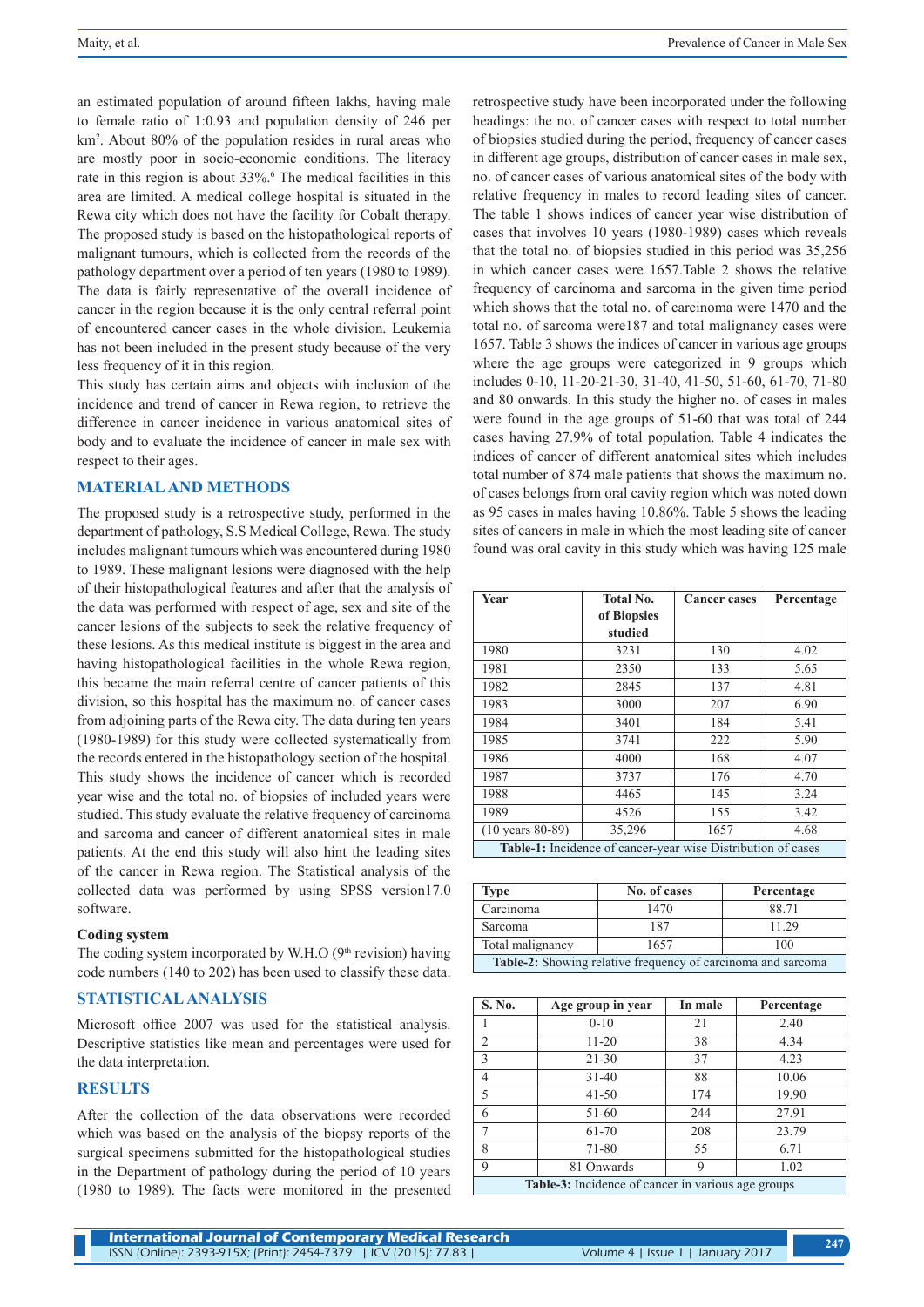| S.              | <b>ICD</b>       | <b>Sites</b>                         | <b>Total</b>    | $\overline{\frac{0}{6}}$ |
|-----------------|------------------|--------------------------------------|-----------------|--------------------------|
| No.             | Code             |                                      | no. of          |                          |
|                 | N <sub>0</sub> . |                                      | cases           |                          |
| $\mathbf{1}$    | 140              |                                      | (Male)<br>21    | $\overline{C}$           |
| $\overline{c}$  | 141              | Lip                                  | 59              | 6.75                     |
| 3               | 142              | Tongue                               | $\overline{7}$  | 0.8                      |
| $\overline{4}$  | 143              | Major Salivary gland<br>Gum alveolus | 29              | $3.\overline{31}$        |
| 5               | 144              | Floor of mouth                       | 1               | 0.11                     |
| 6               | 145              | unspecified parts of                 | 95              | 10.86                    |
|                 |                  | mouth such as cheek                  |                 |                          |
| $\overline{7}$  | 146              | Oropharynx                           | 24              | 2.74                     |
| 8               | 147              | Nasopharynx                          | 4               | 0.45                     |
| 9               | 148              | Hypopharynx                          | 27              | 3.08                     |
| 10              | 149              | Other ill defined sites              | ۰               |                          |
|                 |                  | within 141-148                       |                 |                          |
| 11              | 150              | Oesophagus                           | 20              | 2.28                     |
| 12              | 151              | Stomach                              | 15              | 1.71                     |
| 13              | 152              | Small Interstine,                    | 6               | 0.68                     |
|                 |                  | Duodenum                             |                 |                          |
| 14              | 153              | Colon                                | 10              | 1.44                     |
| 15              | 154              | Rectum, Rectosigmoid                 | 26              | 2.97                     |
|                 |                  | Junction and anal canal              |                 |                          |
| 16              | 155              | Liver, Intraphepaticbile             | $\overline{3}2$ | 3.66                     |
|                 |                  | duct                                 |                 |                          |
| 17              | 156              | Gall Biadder, Extra                  | 3               | 0.34                     |
|                 |                  | hepatic bileduct                     |                 |                          |
| 18              | 157              | Pancreas                             |                 |                          |
| 19              | 158              | Peritoneum and                       | $\overline{4}$  | 0.45                     |
|                 |                  | Retroperitoneum                      |                 |                          |
| 20              | 159              | ill defined sites in 150-            |                 |                          |
|                 |                  | 158                                  |                 |                          |
| 21              | 160              | Nasal cavity, middle ear,            | 23              | 2.63                     |
|                 |                  | accessoery sinuses                   |                 |                          |
| 22              | 161              | Larynx cricoid                       | $\overline{24}$ | 2.74                     |
|                 | 162              | (Epiglottis) vocal cord              | $\overline{3}$  | 0.34                     |
| 23              |                  | Lung, trachea and<br>bronchus        |                 |                          |
| 24              | 163              | Pleura                               | $\mathbf{1}$    | 0.11                     |
| 25              | 164              | Thymus, heart,                       |                 |                          |
|                 |                  | mediastinum                          |                 |                          |
| 26              | 165              | other ill defined sites              | 1               | 0.11                     |
|                 |                  | within 160-164                       |                 |                          |
| 27              | 170              | Bone and articular                   | 43              | 4.9                      |
|                 |                  | cartilage                            |                 |                          |
| 28              | 171              | Connective, soft tissue              | $\overline{35}$ | 4.0                      |
| 29              | 172              | Skin (Melanin                        | $\tau$          | 0.80                     |
| 30              | 173              | Skin (Others                         | 69              | 7.89                     |
| 31              | 174              | Female breast                        |                 |                          |
| 32              | 175              | Male breast                          | -               | -                        |
| $\overline{33}$ | 179              | Uterus nonspecific                   |                 | -                        |
| $\overline{34}$ | 180              | Cervix Uteri                         |                 | ÷.                       |
| 35              | 181              | Placenta                             | ÷,              | $\overline{\phantom{0}}$ |
| 36              | 182              | Body of uterus                       |                 |                          |
|                 |                  | (Corpus uteril)                      |                 |                          |
| 37              | 183              | Ovary and other associ-              |                 |                          |
|                 |                  | ated uterine                         |                 |                          |
| 38              | 184              | other unspecified Parts              |                 |                          |
|                 |                  | female organs(vulva and              |                 |                          |
|                 |                  | vagina)                              |                 |                          |
| 39              | 185              | Prostate                             | 63              | 7.20                     |

| S.                                                               | ICD              | <b>Sites</b>              | <b>Total</b>   | $\frac{0}{0}$ |
|------------------------------------------------------------------|------------------|---------------------------|----------------|---------------|
| No.                                                              | Code             |                           | no. of         |               |
|                                                                  | No.              |                           | cases          |               |
|                                                                  |                  |                           | (Male)         |               |
| 40                                                               | 186              | <b>Testis</b>             | 21             | 2.40          |
| 41                                                               | 187              | Penis, other male genital | 75             | 8.58          |
|                                                                  |                  | organs                    |                |               |
| 42                                                               | 188              | Urinary bladder           | 14             | 1.60          |
| 43                                                               | 189              | Kidney and other uri-     | 9              | 1.02          |
|                                                                  |                  | nary organs               |                |               |
| 44                                                               | 190              | Eye, lachry glands        | $\overline{4}$ | 0.45          |
| 45                                                               | 191              | <b>Brain</b>              |                |               |
| 46                                                               | 192              | unspecific part of CNS    |                |               |
| 47                                                               | 193              | Thyroid gland             | $\overline{c}$ | 0.22          |
| 48                                                               | 194              | Other endoccrinal         | $\overline{1}$ | 0.11          |
|                                                                  |                  | glands                    |                |               |
| 49                                                               | 195              | other ill defined sites   | $\mathbf{1}$   | 0.11          |
| 50                                                               | 196              | Lymph node 33             | 33             | 3.77          |
|                                                                  |                  | secondaries and           |                |               |
|                                                                  |                  | Unspecified               |                |               |
| $\overline{51}$                                                  | 197              | Secondries respiratory    |                | 1.02          |
|                                                                  |                  | and Digestive             |                |               |
| 52                                                               | 198              | Secondaries other spec-   | 9              | 0.11          |
|                                                                  |                  | ified site                |                |               |
| $\overline{53}$                                                  | 199              | unspecified site          | $\mathbf{1}$   | 0.11          |
| 54                                                               | 200              | Lymphos arcoma and        | 20             | 2.28          |
|                                                                  |                  | reticulo                  |                |               |
| 55                                                               | 201              | <b>Hodgkin's Disease</b>  | 20             | 2.28          |
| 56                                                               | $\overline{202}$ | other lymphoid an hist    |                |               |
|                                                                  |                  | ocytic tissue             |                |               |
| Total                                                            | 140-202          |                           | 874            | 52.74         |
| Table-4: Incidence of cancer of different anatomical sites (with |                  |                           |                |               |
| relative frequencies in Males)                                   |                  |                           |                |               |

| S. No.                                            | <b>ICD Code</b> | <b>Sites</b> | No. of  | Percentage |
|---------------------------------------------------|-----------------|--------------|---------|------------|
|                                                   |                 |              | case in |            |
|                                                   |                 |              | males   |            |
|                                                   | 143-145         | Oral cavity  | 125     | 14.28      |
| $\mathfrak{D}$                                    | 187             | Penis        | 75      | 8.58       |
| $\mathbf{3}$                                      | 173             | Skin         | 69      | 7.89       |
|                                                   |                 | (Excluding)  |         |            |
|                                                   |                 | Melanoma)    |         |            |
| 4                                                 | 185             | Prostate     | 63      | 7.20       |
| $\overline{\phantom{0}}$                          | 141             | Tongue       | 59      | 6.75       |
| Table-5: Showing leading sites of cancer in males |                 |              |         |            |

patients followed by the cancer of penis (8.58%), skin cancer (7.89), prostate cancer (7.20%) and cancer of tongue (6.75%).

# **DISCUSSION**

The most recent estimation says that, for 1990 the total no. of 8.1 million new cases, were recorded in developed and developing countries. which represents an increase of about 37% from the first estimate which was done around 15 years ago in 1975. A rate of growth of around 2.1% per year has been noticed which is faster than that of the world population (1.7% per year). In the same year (1990), an estimation was done in which 5.2 million death occurred due to cancer out of those about 55% of those deaths occurred in developing countries. There is some discripancies exist in the incidences of cancer cases worldwide which is based on the mortality rate. In the present scenario lung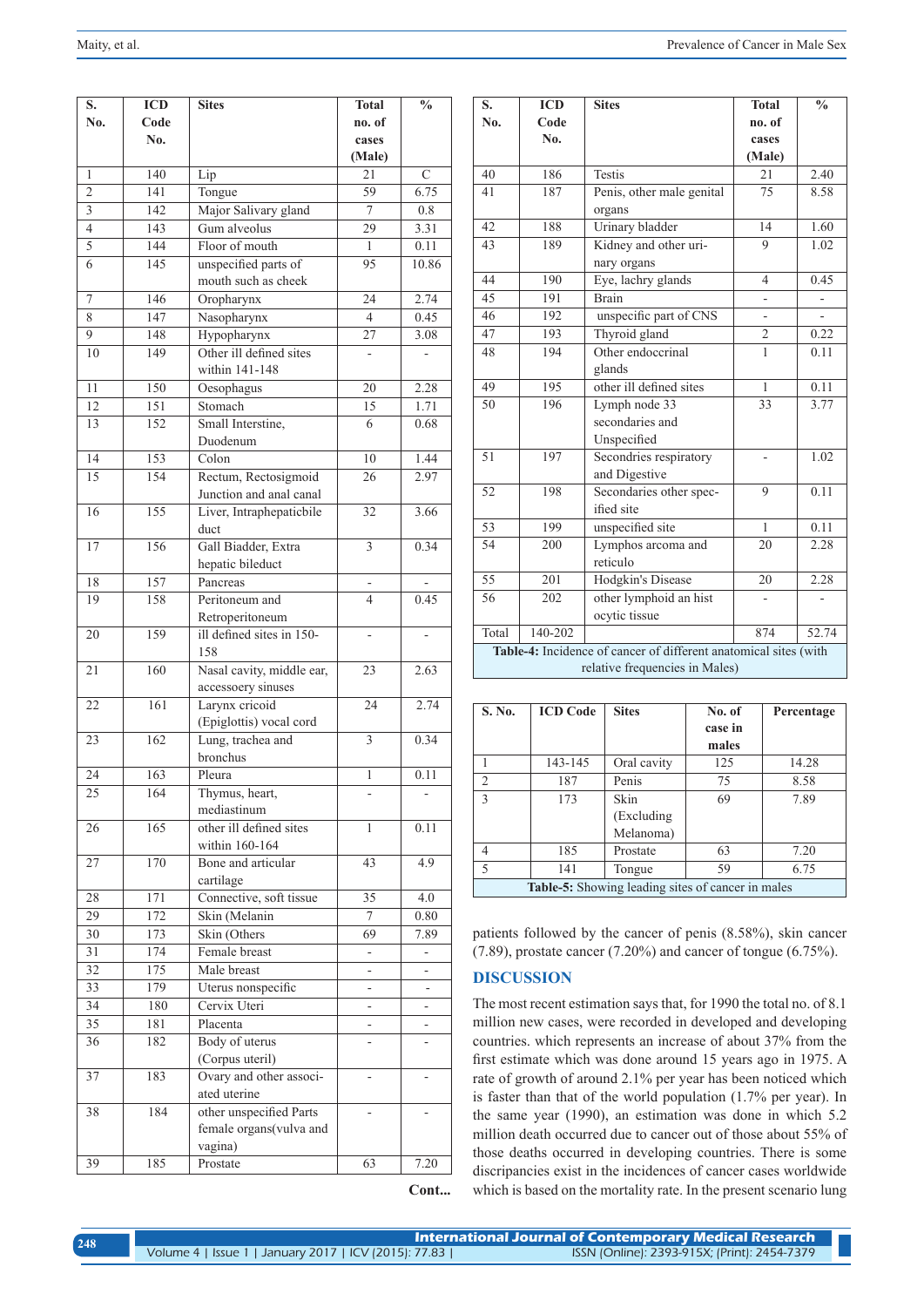

**Figure-1:** Common sites of cancer in males sex population. as observed in the present

cancer is the main variant of cancer in the world, whether it is considered in terms of numbers of incidences (1.04 million) or mortality rates (921,000) it is a highly lethal disease. Stomach cancer is second leading type of cancer having the incidence of around 789,000 cases and mortality rate around 628,000 Although breast cancer is the third most common variant of cancer overall incidence of 796,000, it ranks fifth as a cause of death because of its relatively favorable prognosis the ratio of mortality to incidence is about 40% for this variant. Cancers of the colon and rectum having a prevalence of 783,000 cases and the mortality rate is about 437,000 and the prevalence of cancer of liver cases is approximately 437,000 which causes around 427,000 deaths. The average percentage of survival in Europe is 8 which is almost similar to that of developing countries. The most important cause of lung cancer includes tobacco smoking.7 The estimated proportion of lung cancer cases which is caused by tobacco smoking in different areas has been compared with that in nonsmokers from several large cohort studies.8 In our study it was shown that the the lung, trachea and bronchus cancer involves 0.34% of male population. Recently, Helicobacter pylori has been recognized and IARC12 has accepted H. pylori as a human carcinogen, based on ecological correlation studies such as the EUROGAST study<sup>9</sup>, and with several cohort studies. Our study shows that the stomach cancer involves 1.71% of the, male population. The combined odds ratio from the aforesaid studies is  $2.1<sup>10</sup>$  H. pylori is assumed to have an indirect action because it provokes gastritis, which is a precursor of gastric atrophy, metaplasia, and dysplasia. An increase risk of incidence occurs among first-, second-, and third-generation.<sup>11</sup> Certain reproductive factors and less certainly diet is considered one of the causative factor for breast cancer.<sup>12</sup> Colon cancer and rectal cancer are kind of a similar in their geographical distribution, in high-risk populations, the ratio of colon cancer to rectal cancer is 2:1 or more especially in cases of females. In a survey it was mentioned that in India rectal cancer is even slightly more common. These large geographic differences probably represent the effects of environmental exposures and mainly dietary habits. That the risk of colon cancer is quite labile to environmental change has been evident from the various studies. $13,14$  Our study shows 1.44% cases of colon cancer and 2.97% of cases were belongs to cancer of rectum.

The major risk factors for liver cancer worldwide is a infection with the hepatitis viruses (hepatitis B and C) and consumption of foods contaminated with aflatoxin these viruses confer a 20-fold increased risk of liver cancer.15 In this study liver cancer occupy 3.66% of the male population. A considerable differences in prostate cancer incidence reflect different diagnostic practices. Asymptomatic prostate cancers can be detected in the tissue which is obtained during prostatectomy or at autopsy. This should be registered as "incident" cancers, and the extent of such practices can greatly influence the rate of record maintainance.16,17 Prostate cancer occupy 7.20 % of the total studied male population in the proposed study. In U.S. the diagnosis of prostate cancer screening with prostate specific antigen has led to an enormous increase. In developed countries Tobacco smoking and alcohol consumption are the major causes of cancers of the mouth and pharynx, whereas tobacco chewing is another risk factor of cancer of mouth in some developing countries. All over the world esophageal cancer is the eighth most common cancer having a incidence of 316,000 in 1990, and the sixth most common cause of death from cancer, with mortality rate around 286,000. Cancer of the esophagus is the fourth site which can be characterized by very poor survival together with the liver, pancreas, and lung cancers. Ten percent of patients survive at least 5 years in the United States and 5% in Europe.18 In this study cancer of the esophagus occupy 2.28% of the total male population. The present study shows that the leading sites of the cancer are tongue(6.75%), oral cavity(14.28%), prostate(7.20%), penis(8.58%) skin(7.89%)

## **CONCLUSION**

1657 cancer cases were recorded, out of total no. of 35,296 biopsies studied during 1980-1989 giving an over all frequency of 4.68%. As this study was not based on the population based registered cancer cases, the crude annual rate of frequency (per 100 thousand population) in the Rewa region could not be determined. Further, in the present study, sarcoma was less comman whille carcinoma was found to occur 8 times commoner, their relative frequency being 11.29% and 88.71% respectively. In the proposed study, highest number of cancer cases in male sex were recorded in sixth decade of life having a percentage of 27.91, followed by Seventh decade which is having 23.79%. Maximum no. of the cancer cases in male sex were observed between the age of 41 to 70 years. out of total 100%, 52.74% cases of cancer were found in male sex. In this study, in Males, the incidence of cancer was noted to be highest in oral cavity (14.28% cases) which is found similar to that reported from Gwalior. Incidence of oral cancer is found comparable to that reported from Andhra Pradesh Gujarat, Kerala, Rajasthan, Tamil Nadu, Uttar Pradesh and Orrissa. The frequency of skin cancer observed in this study is found kind of similar to that of reported cases from Uttar Pradesh, Maharashtra and Manipur.

#### **REFERENCES**

- 1. Jussawalla, D.J. Establishment of a registration system in India. Indian J. Cancer. 1973;10:125-128.
- 2. Jain, S.P., Jain, S., Sinha, N Frequency of carcinoma of penis with special reference to north India. India J. Cancer. 1981;18:250-253.
- 3. Census of India Cansua Hand Book; Divisional Census office